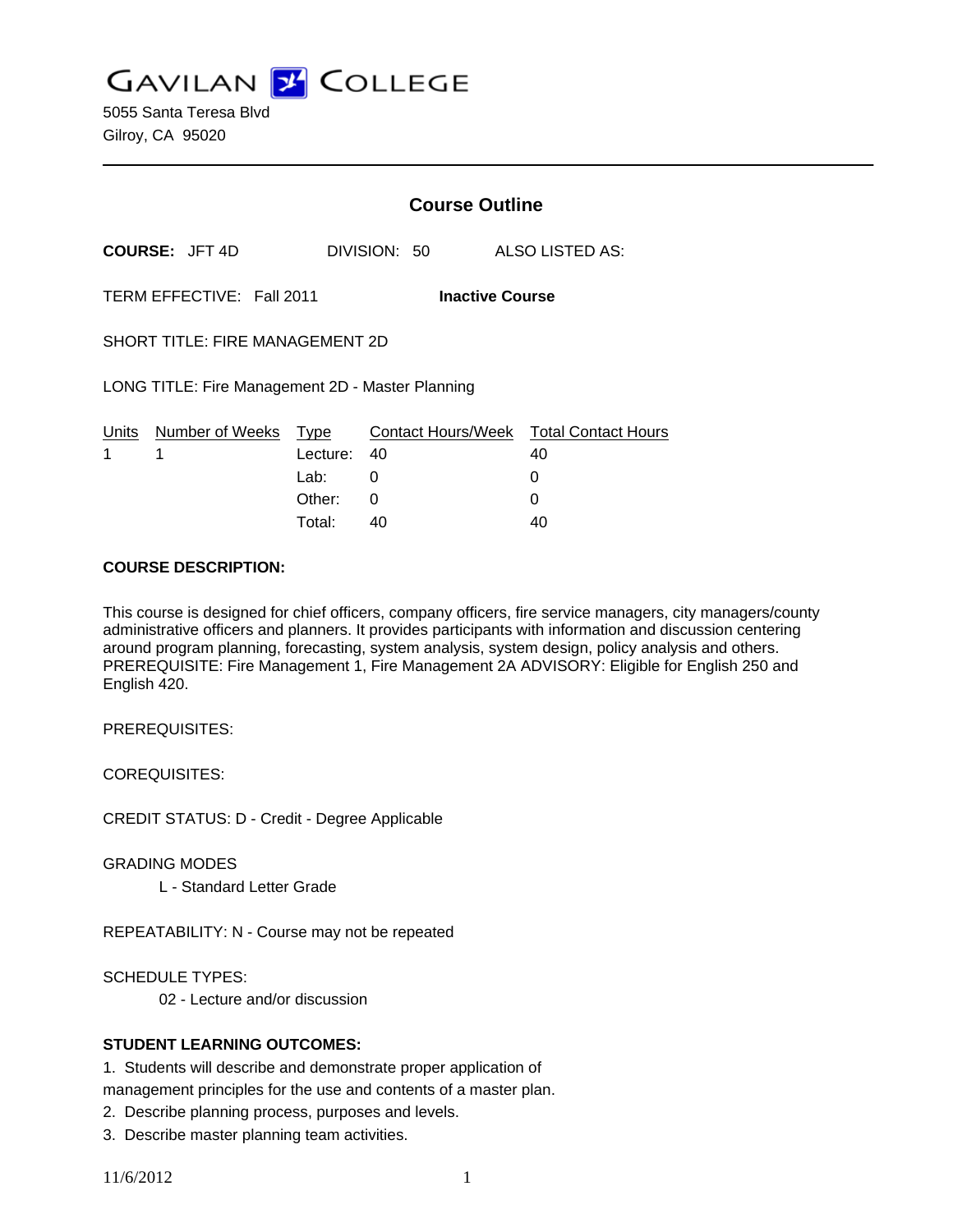- 4. Describe objectives and operating procedures of master planning
- advisory committee.
- 5. Describe collecting and analyzing master planning data.
- 6. Describe the analysis of fire and emergency medical situations.
- 7. Describe setting goals and objectives.
- 8. Describe use of master plan objectives.
- 9. Describe the contents of the master plan.
- 10. Describe master plan implementation phase.
- 11. Describe trends in fire protection.
- 12. Analyze and demonstrate how to prepare community master plan.

# **CONTENT, STUDENT PERFORMANCE OBJECTIVES, OUT-OF-CLASS ASSIGNMENTS**

Inactive Course: 09/26/2011

1 Wk 40 Hrs I. Introduction to Fire Protectin System

(including EMS & HAZ MAT) Planning Concepts

- II. Planning in the Private Sector
- III. Data Gathering & Analysis
- IV. Developing Fire Protection Goals & Objectives
- V. Documenting Resource Requirements
- VI. Developing Alternative Fire Protection

Systems and Methods

- VII. Developing Interagency and Community Support
- VIII. Presenting Proposed Plans to Governing Bodies

Lecture, discussion and demonstrations/simulations will serve as the medium of instruction. Audio-visual aids will be utilized as they facilitate meaningful instruction. Regular assignments will be made for out-of-class study and research. Individual guidance will be provided as required.

# **REPRESENTATIVE TEXTBOOKS:**

Recommended: ^uHandouts^s, State Fire Marshall's Office Reading level determined to be: 12th grade level

# **ARTICULATION and CERTIFICATE INFORMATION**

 Associate Degree: CSU GE: IGETC: CSU TRANSFER: Transferable CSU, effective 199870 UC TRANSFER: Not Transferable

# **SUPPLEMENTAL DATA:**

Basic Skills: N Classification: I Noncredit Category: Y